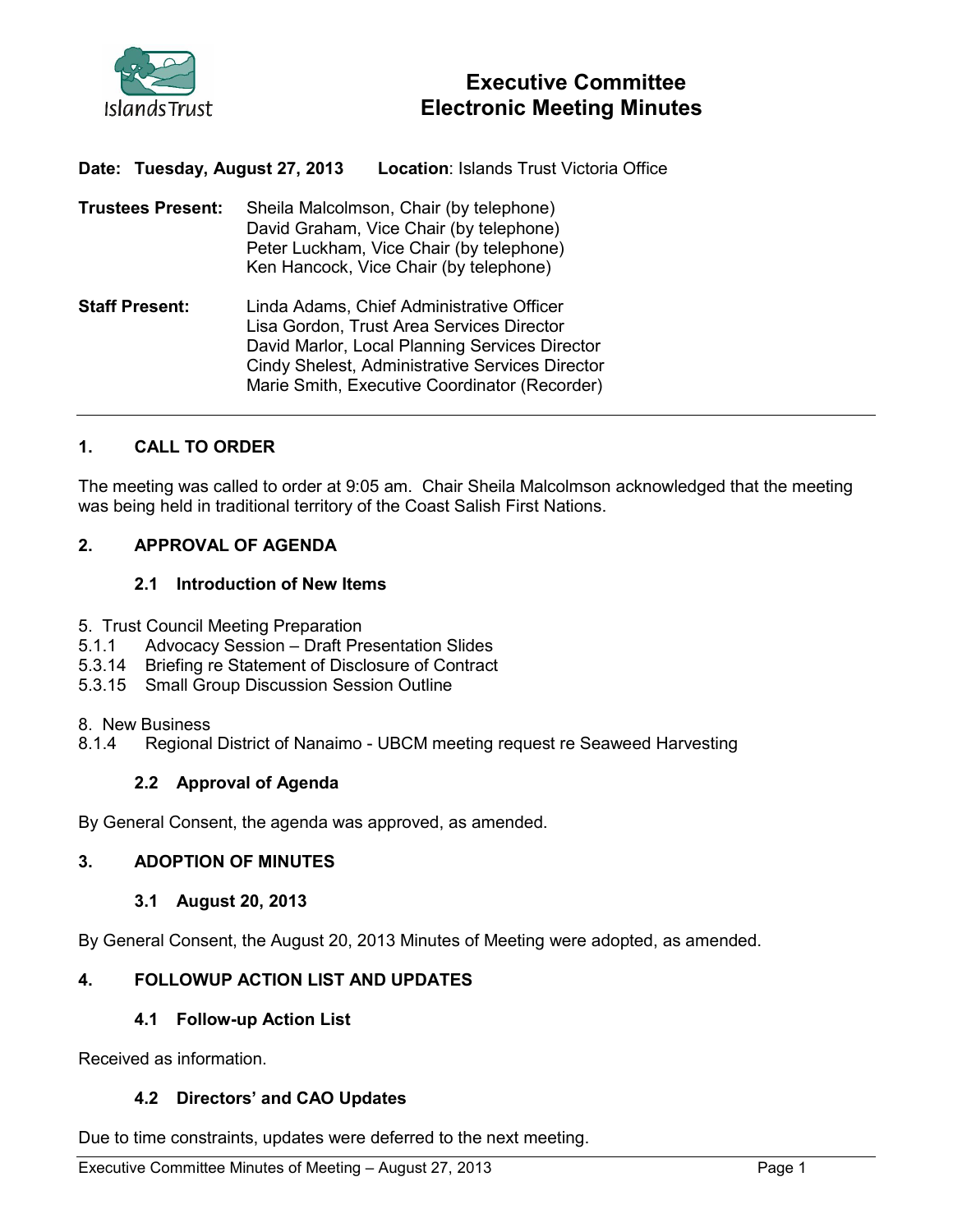### 4.3 Local Trust Committee Chair Updates

Due to time constraints, updates were deferred to the next meeting.

### 5. TRUST COUNCIL MEETING PREPARATION

By General Consent, the Executive Committee approved forwarding the following items to the Islands Trust Council for consideration at its September 2013 meeting:

### 5.1 Trust Area Services

### 5.1.1 Advocacy Policy/Program Session Outline

As presented.

5.1.2 Trust Council Position re UBCM Resolutions RFD

As amended.

### 5.2 Local Planning Services

5.2.1 Director of Local Planning Services Report

As presented.

5.2.2 Bylaw Enforcement Report

#### As amended.

# 5.3 Executive

5.3.1 Decision and Information Items Agenda

As amended.

5.3.2 Trust Council Followup Action List

### As amended.

5.3.3 Closed Meeting Session Outline

### As presented.

5.3.4 CAO Report

### As presented.

5.3.5 Executive Committee Report

As presented.

5.3.6 Continuous Learning Plan

#### As amended.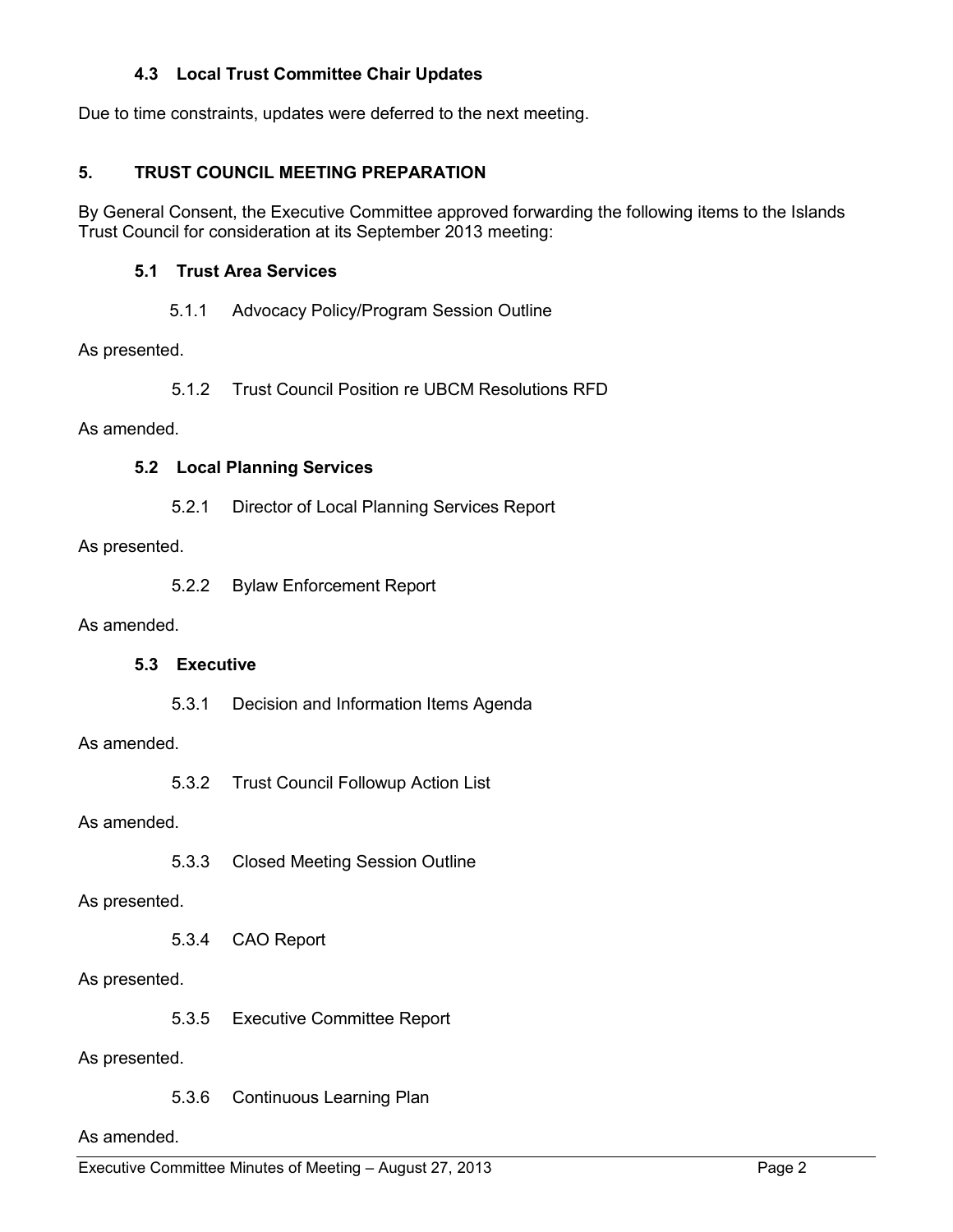### 5.3.7 Priorities Chart

As presented.

5.3.8 RFD (Trustee Grams) re policies for Appointment of CAO

Staff was requested to add an alternate recommendation to the Request for Decision.

#### Resolution EC 223-2013

It was Moved and Seconded:

To forward the Request for Decision to Trust Council as amended.

### 1 OPPOSED CARRIED

5.3.9 December 2013 Trust Council Draft Agenda Program

### As amended.

5.3.10 June 2013 Trust Council Draft Minutes

#### As amended.

5.3.11 Trust Council Bylaw 154 - Policy Amendments RFD

#### As presented.

5.3.12 Strategic Plan Update RFD

### As presented.

5.3.13 Oil Spill Session Outline

### As presented.

5.3.14 Statement of Disclosure

As presented.

5.3.15 Small Group Discussion Session Outline

As presented.

### 5.4 Administrative Services

5.4.1 Director of Administrative Services Report

As presented.

5.4.2 Financial Planning Committee Report

As presented.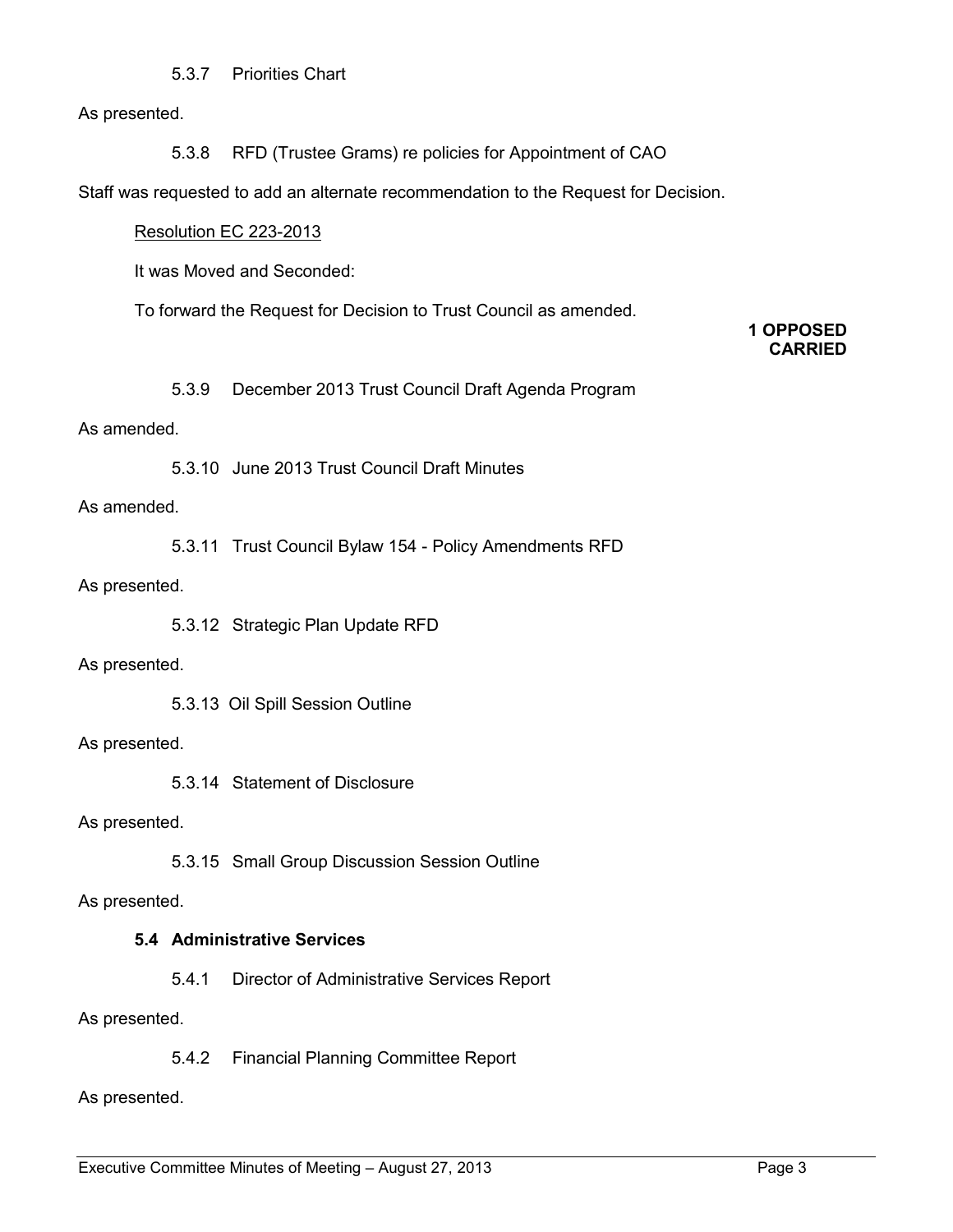5.4.3 June 30, 2013 Quarterly Financial Statement – RFD

# As presented.

5.4.4 March 31, 2013 Year End Financial Statements Allocated to Local Trust Committees As presented.

5.4.5 Purchasing Policy RFD

### As presented.

5.4.6 Model Fees Bylaw RFD

As presented.

5.4.7 Draft 2013/14 Budget Principles and Assumptions Briefing

As presented.

5.4.8 2013-14 Budget Timeline RFD

As presented.

# 6. BYLAWS FOR APPROVAL CONSIDERATION

No items.

# 7. EXECUTIVE COMMITTEE PROJECTS

7.1 Trust Council Initiated

No items.

7.2 Executive Committee Initiated

No items.

# 8. NEW BUSINESS

# 8.1 Trust Area Services

8.1.1 Sierra Club Invite to address Salt Spring Island town hall re increased tanker traffic

Chair Malcolmson will relay the invitation to the Salt Spring Island local trustees and offer assistance in preparing a presentation and will also reply directly to the Sierra Club thanking them for the invitation.

8.1.2 Invasive Species Session at December Council meeting

Staff presented a proposal from the Islands Trust Fund to hold a Trust Council session about invasive species during the December meeting.

By General Consent, the Executive Committee endorsed holding an Invasive Species Session as part of the December 2013 Trust Council program.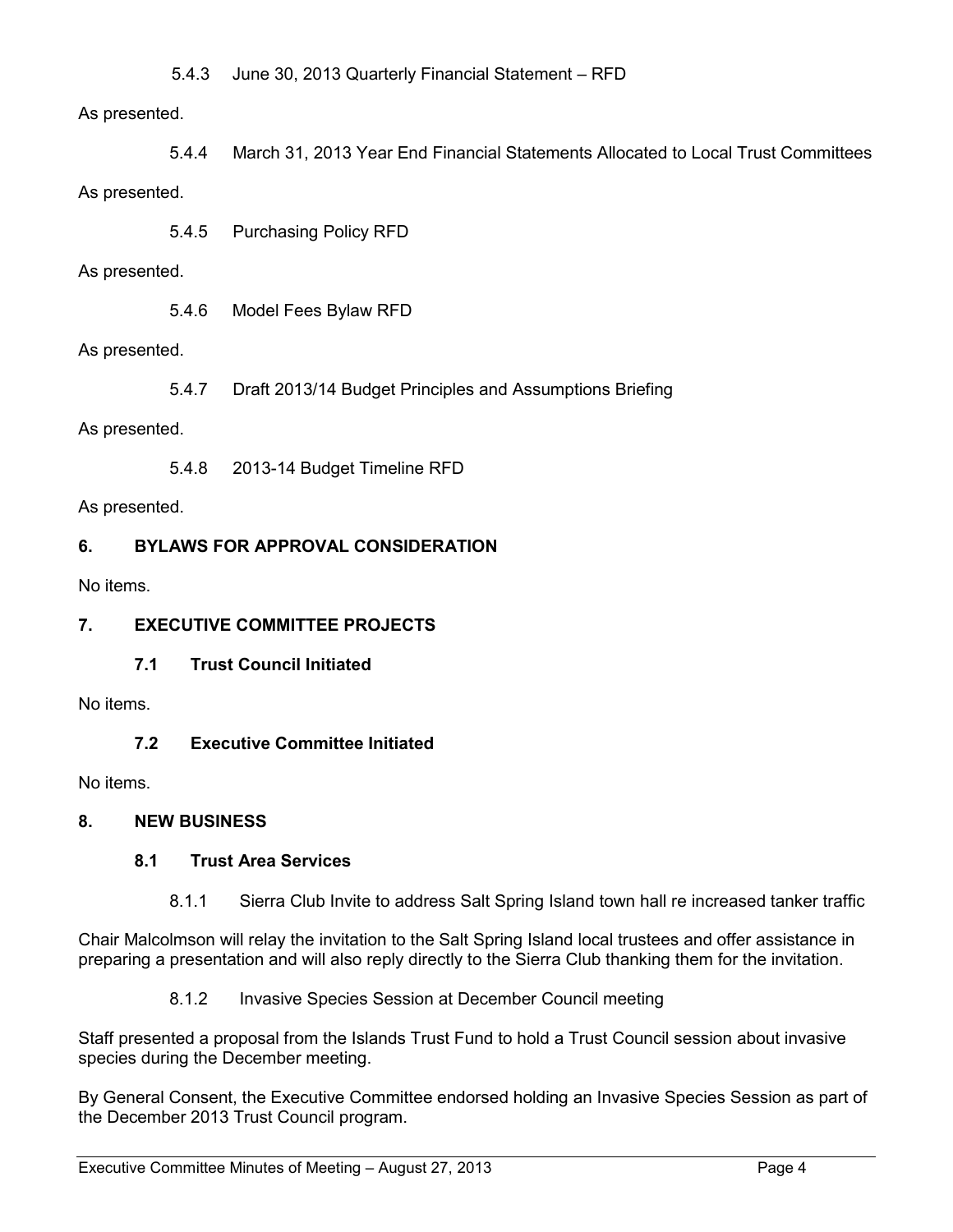8.1.3 Attendees to Derelict Vessel Meeting with Minister

Staff presented the proposed participants list of local government representatives for the meeting about derelict vessels with the Minister during the UBCM Convention.

8.1.4 Regional District of Nanaimo - UBCM meeting request re Seaweed Harvesting

A request from the Regional District of Nanaimo for a meeting with Agriculture Minister Pat Pimm regarding seaweed harvesting was provided for information. Islands Trust has been invited to participate in the meeting, should one be granted.

# 8.2 Local Planning Services

8.2.1 Application Sponsorship Request – Pender Elder Village Project

# Resolution EC 224-2013

It was Moved and Seconded:

That the Executive Committee financially sponsor the application fee for a rezoning (LUB and OCP amendments) to allow for a non-profit housing project on North Pender Island.

CARRIED

# 8.3 Executive/Trust Council

# 8.3.1 News Release re Modernization of Local Government Elections

Provided for information.

The meeting recessed and reconvened at 12:45 pm.

### 9. CLOSED MEETING

# Resolution EC 225-2013

It was Moved and Seconded:

That the meeting be closed to the public pursuant to s.  $90(1)$  (f), (g), (i) and  $90(2)$  (b) of the Community Charter to discuss matters related to bylaw enforcement, litigation or potential litigation, solicitor client privilege and the consideration of information received and held in confidence relating to negotiations between the Islands Trust and the provincial government, and that staff attend the meeting.

### CARRIED

The meeting closed to the public at 12:46 pm and reopened to the public at 2:05 pm.

# 10. RISE AND REPORT DECISIONS FROM CLOSED MEETING (if applicable)

There were no items to report from the Closed meeting.